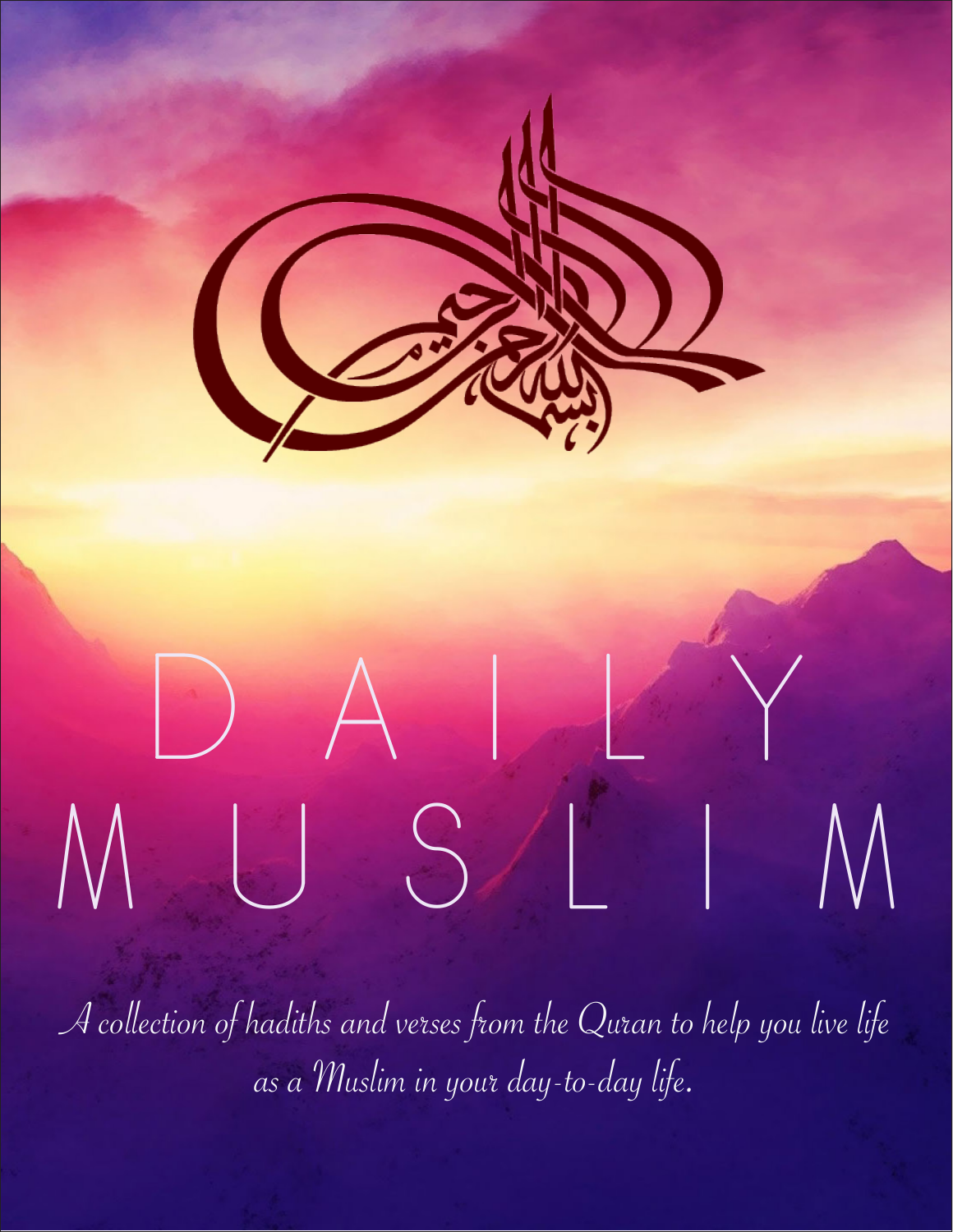# I N T R O D U C T I O N

Islam is a way of life. You'll hear that a lot, and it's true. This small collection of hadiths and Quran verses will hopefully help you in realizing that Islam can be a part of every action you do in your daily life—even waking up or going to the washroom. This collection is heavily indebted to Ahmed Von Denfer's excellent book, "A Day with The Prophet", which should be on every Muslim's bookshelf. Selections have also been taken from other sources, which are listed at the end of the book.

Though there are many supplications in this book, don't rush into trying to memorize or do them all at once. Stick with a few, then work on building them into your daily routine, then add more as you feel more comfortable. Moderation, as you'll see later, is essential in religion. Hopefully, too, you'll learn more about Prophet Muhammad (peace be upon him) and see him not only as a Prophet and historical figure, but also from the perspective of man who spent every moment of his daily life remembering God.

May Allah accept all our daily actions, and forgive us for the mistakes and sins we commit.

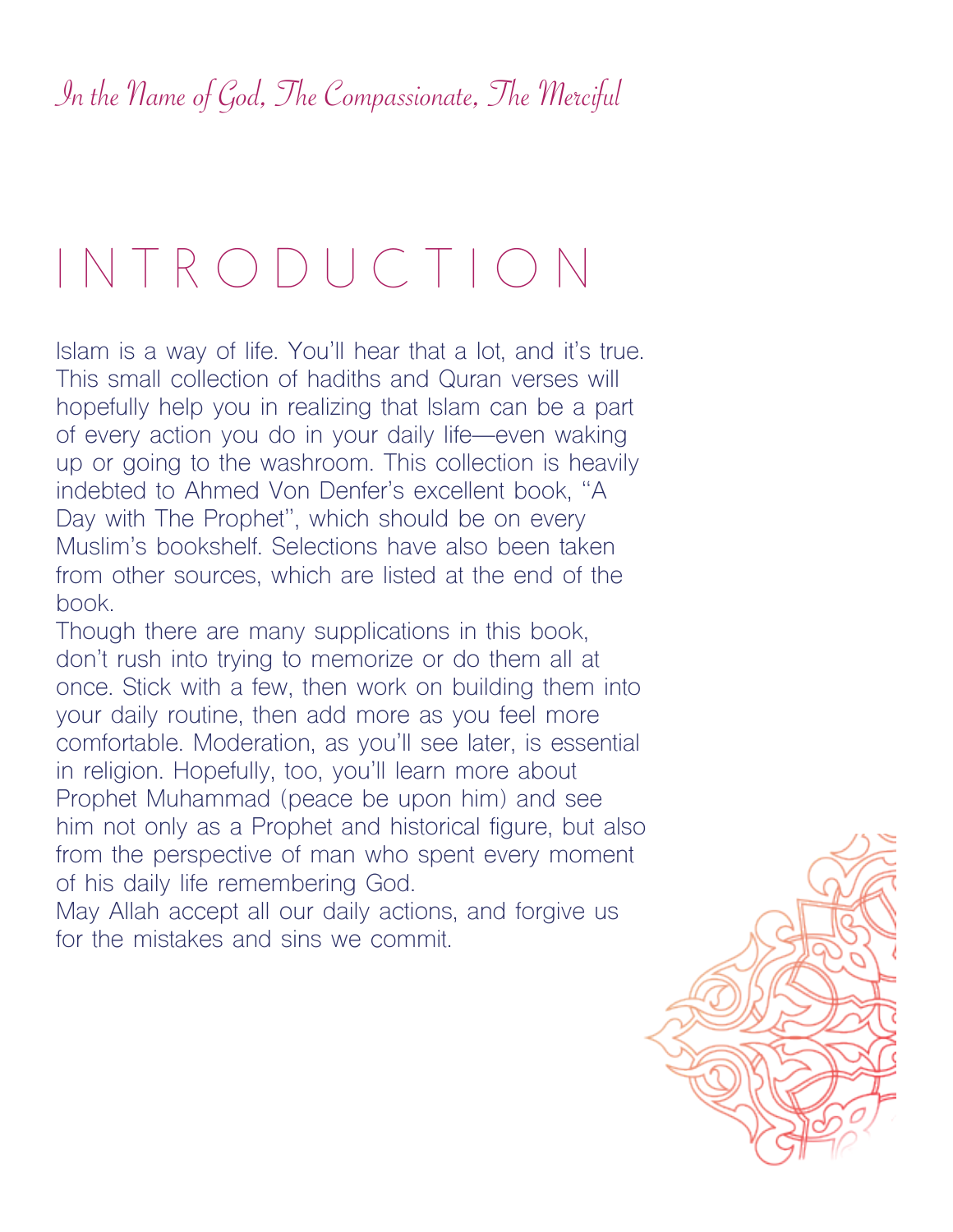### Before starting any action

 **"In the Name of God, the Compassionate, the Merciful"**

Arabic: Bismillahir Rahmanir Raheem

One of the best duas (supplications)

**"Our Lord, give us good in this life and good in the hereafter, and save us from the torment of Hell."**

Arabic: Rabbana aatina fid-dunya hasanatan, wafil-aakhirati hasanatan, wa qina 'athaban-nar.

## When waking up

### **Praise is to Allah Who gives us life after He has caused us to die and to Him is the return.**

Arabic: Alhumdu lillaahil-lathee 'ahyaanaa ba'da maa 'amaatanaa wa'ilayhin-nushoor.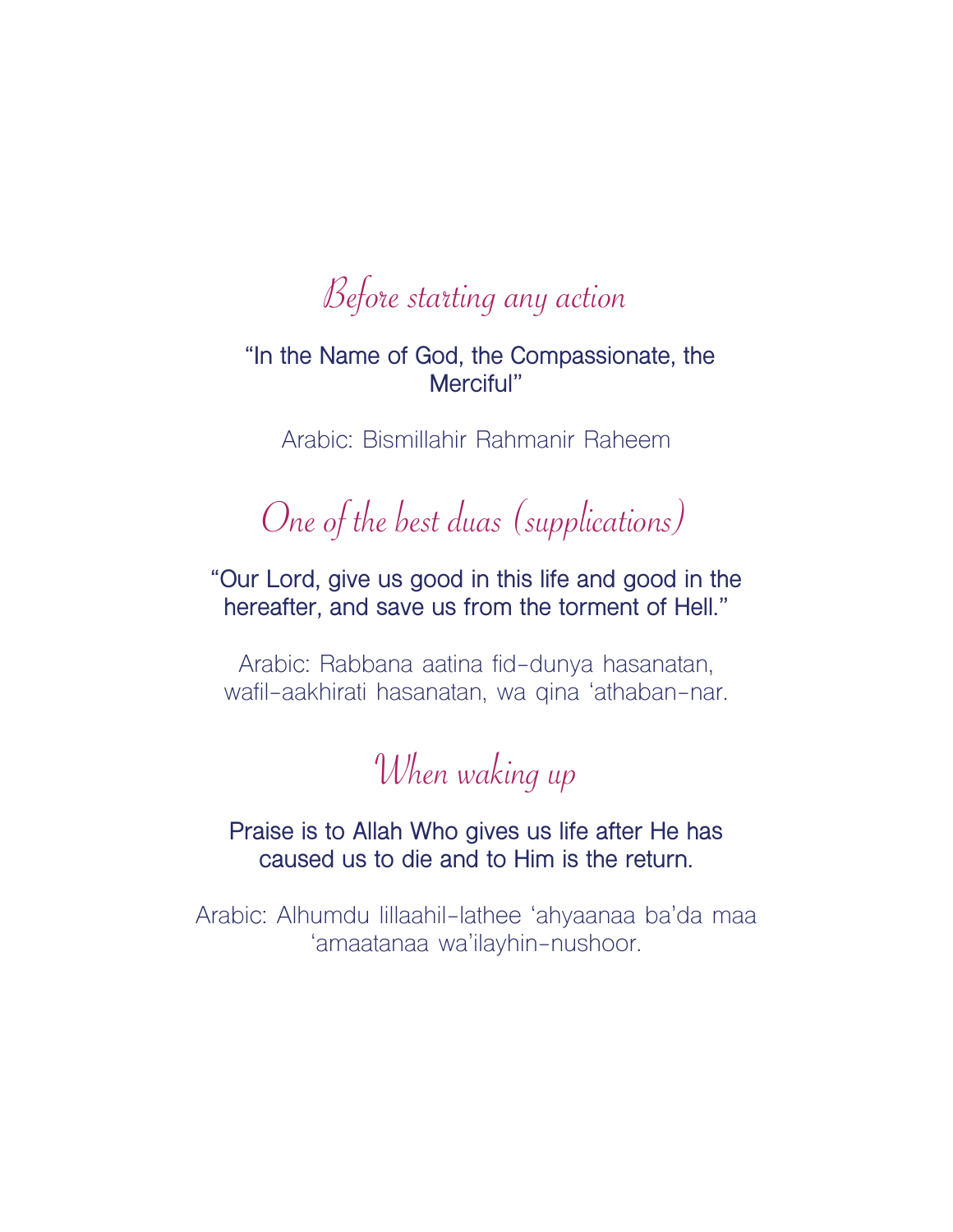### Using the washroom

**Before entering the washroom: In the name of Allah, O Allah, I seek protection in You from the male and female devils.**

Arabic: Bismillahi Allaahumma 'innee 'a'oothu bika minal-khubthi walkhabaa'ith

### When leaving the washroom:

**I seek Your forgiveness** Arabic: Ghufraanaka

Aisha said that Allah's Messenger said: "There are ten things related to man's nature: trimming the moustache, letting the beard (grow), brushing the teeth, using water to clean the nose, cutting the nails, washing clean the finger-joints, removing hair from under the armpits, shaving the pubes and using water (for cleansing after the call of nature)." The narrator said: "I forgot the tenth, unless it was rinsing the mouth." [Muslim]

### Wudhu (ablution)

Uthman ibn Affan said that Allah's Messenger said: "He who makes wudhu (ablution) and makes it in the best way, his sins leave his bod, even from beneath his nails." [Muslim]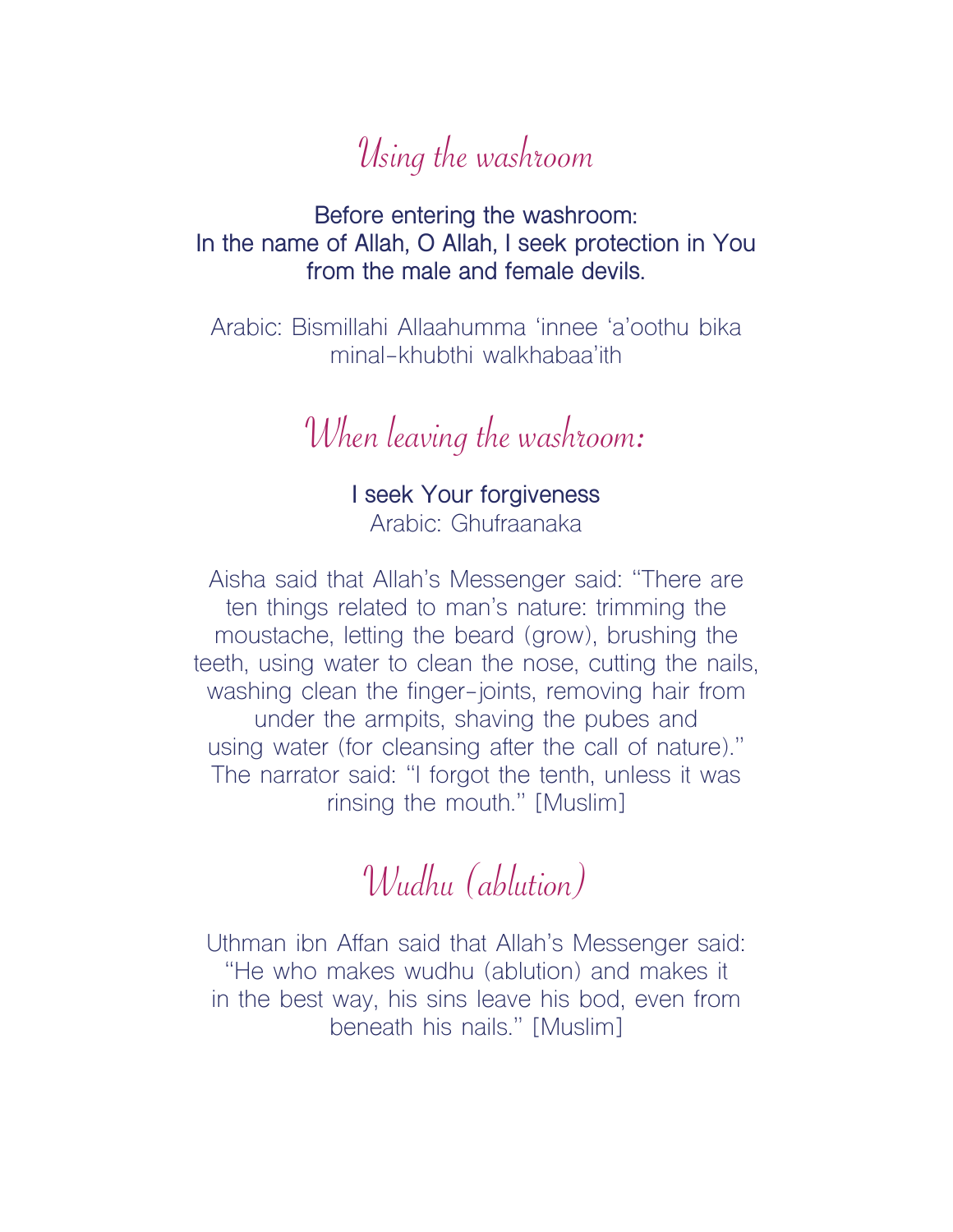### Prayers

Abu Huraira heard Allah's Messenger say: "If there was a river at the door of (the house of) one of you, and he bathed in it every day five times, would you say that any dirt would be left on him?" They said: "No dirt at all would be left on him." He said: "That is the example of the five prayers by which Allah washes away sins." [Bukhari] From Abdullah ibn Umar: Allah's Messenger said: "Prayer in congregation is twenty-seven times better than the prayer performed alone."[Bukhari]

# Fajr (morning) prayer

Abu Hurairah said that God's Messenger said: "When one of you sleeps, Satan ties three knots at the back of his neck, and closes each knot with (the words): 'You have a long night, so sleep'. When one wakes up and remembers Allah, the first knot is unties; when one performs wudhu (ablution), the second is untied; and when one prays, the third is unties; and one starts the day energetically and in good spirits. Otherwise, one will begin the morning in bad humour, and full of sloth." [Bukarhi, Muslim]

Jundub bin Sufyan reported: The Messenger of Allah said, "He who offers the dawn (Fajr) prayers will come under the Protection of Allah. O son of Adam! Beware, lest Allah should call you to account in any respect from (for withdrawing) His Protection."

[Muslim]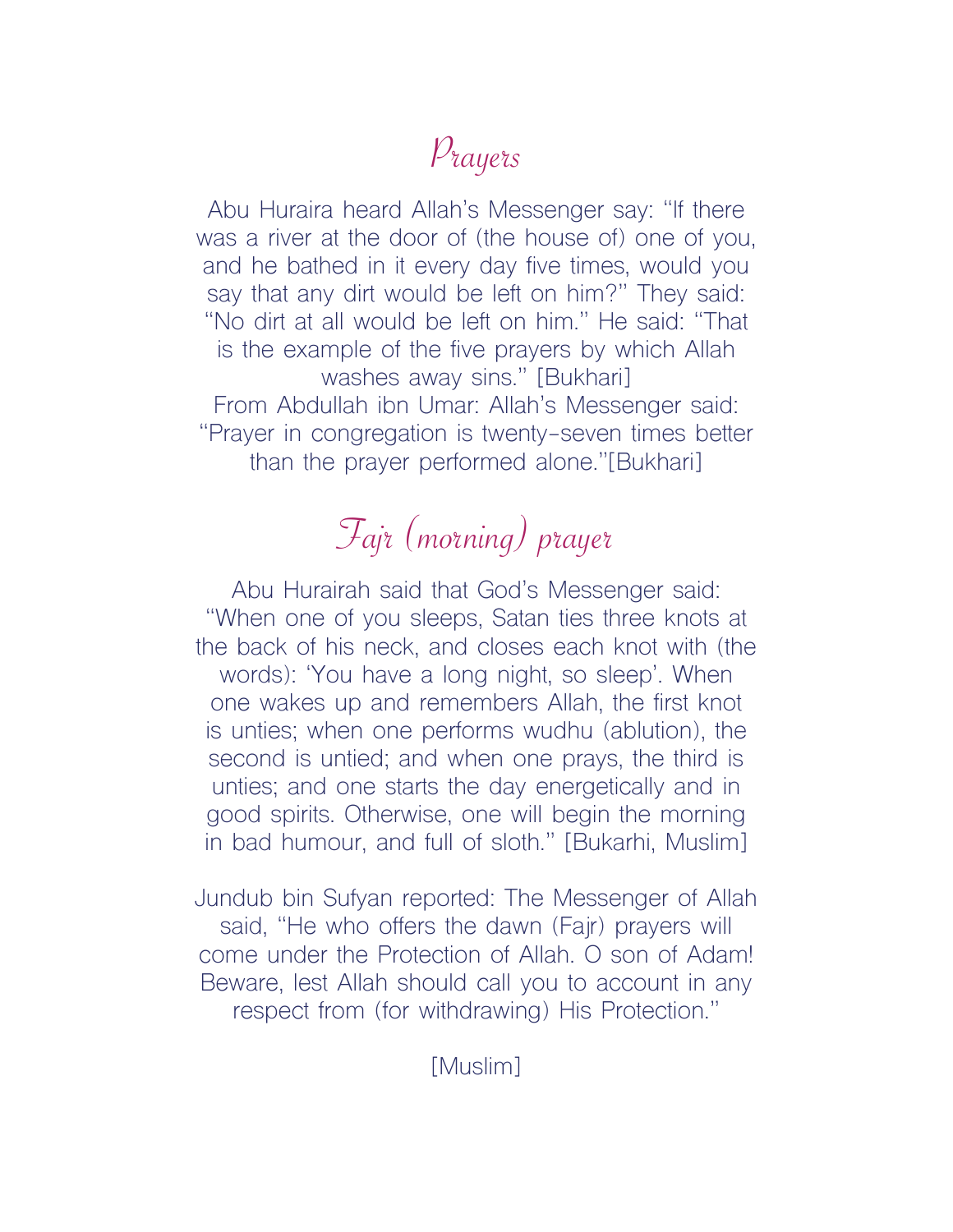### Dua (supplication)

Abu Hurairah said Allah's Messenger said: "Allah is angry with him who does not ask (anything) from Him." [Tirmidhi]

Umm Darda said that Allah's Messenger said: "… the dua of a Muslim for his brother (in Islam) in his absence is readily accepted, and an angel is appointed to his side, whenever he makes a beneficial dua for his brother the appointed angel says "Ameen and may you also be blessed with the same."" [Muslim]

Abu Hurairah said that Allah's Messenger said: ""The supplication of a slave continues to be granted as long as he does not supplicate for a sinful thing or for something that would cut off the ties of kinship and he does not grow impatient." It was said: "O Messenger of Allah! What does growing impatient mean?" He said, "It is one's saying: 'I supplicated again and again but I do not think that my prayer will be answered.' Then he becomes frustrated (in such circumstances) and gives up supplication altogether."

[Muslim]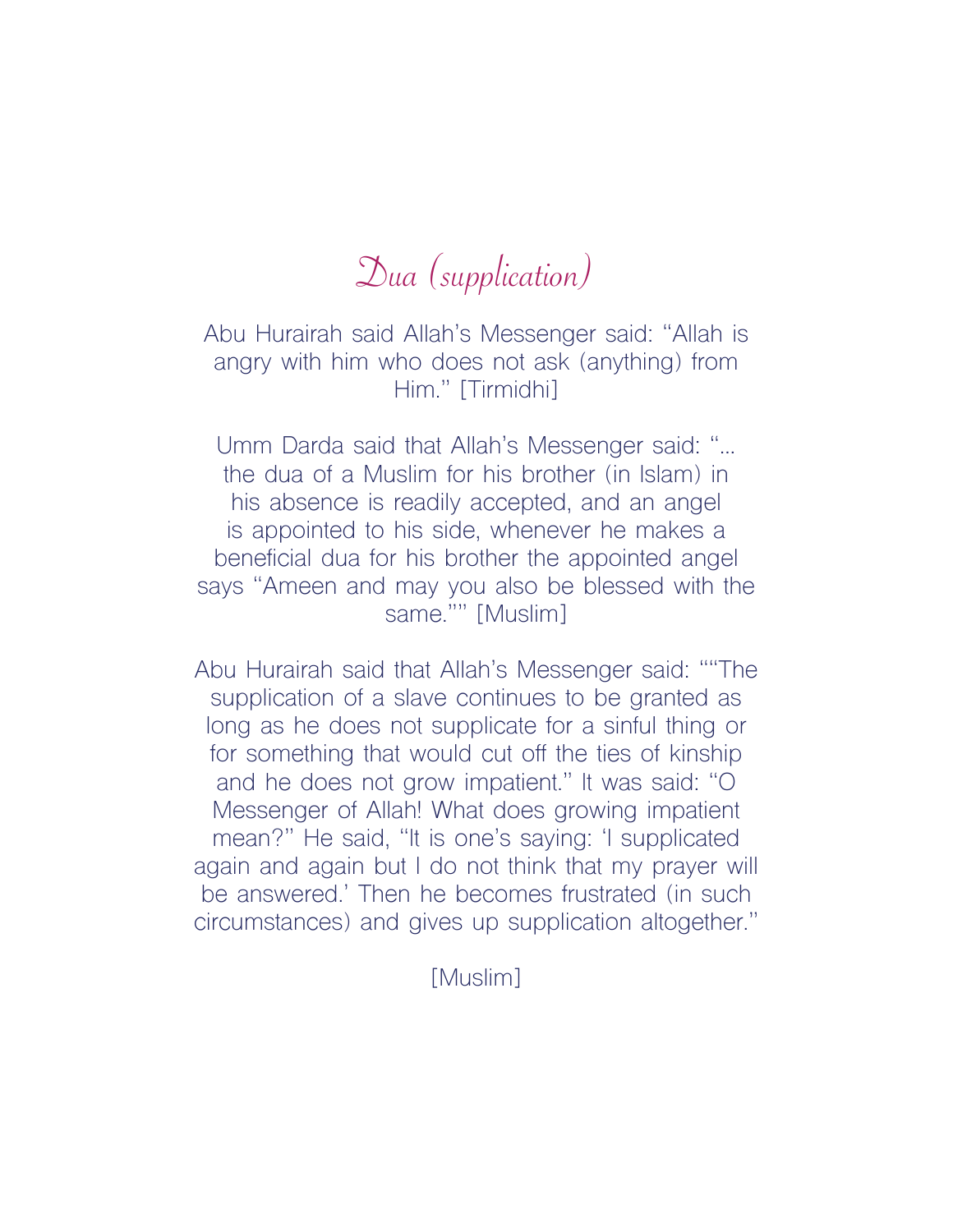### Clothing

Abu Huraira said that Allah's Messenger said: "When one of you puts on shoes, he should begin with the right one, and when he takes (his) shoes off, he should begin with the left one, so that the right one be the first of them to be put on and the last of them to be taken off." [Bukhari, Muslim]

From Muadh ibn Anas: Allah's Messenger said: "He who puts on clothes and says: 'Praise be to Allah, who clothed me with this, and Who provided me with it, without any power or might of mine', his past and future sins are forgiven to him." Arabic: Alhamduu lilahi ladhi kasani hadha wa razaqnihi min ghairi haulin minni wa la quwwat.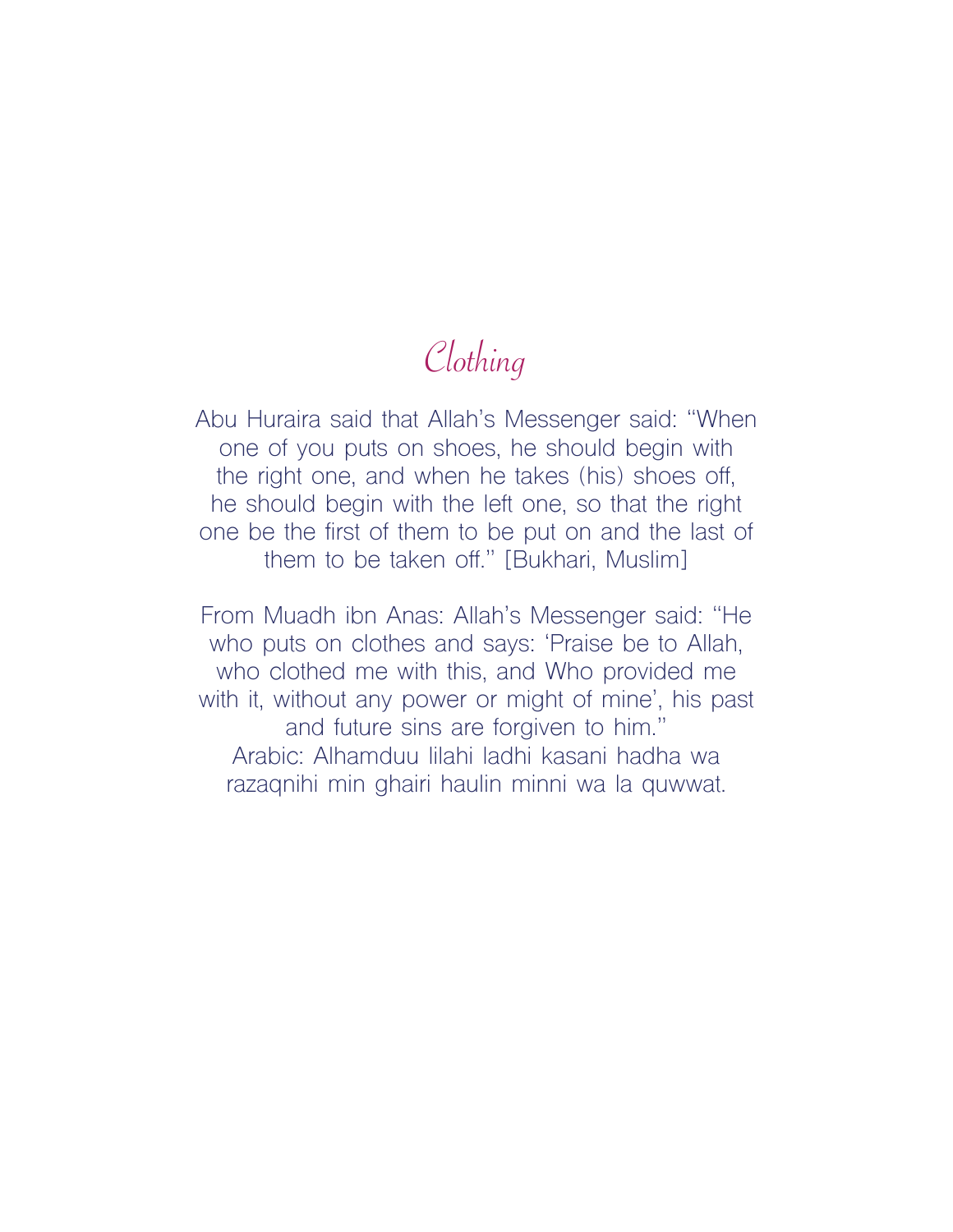### Leaving the house

Anas said that Allah's Messenger said: "When a man leaves his house, saying, 'In the name of Allah, I have placed my trust in Allah, there is no might and no power except by Allah,' it is said to him at that time: 'You are guided, you are taken care of, you are protected.' Then Shaytan turns away from him, and another Shaytan says: 'How can a man be for you, who is already guided, cared for and protected?'" [Abu Dawud]

Arabic:

Bismillaahi, tawakkaltu 'alallahi, wa laa hawla wa laa quwwata 'illah billaah.

**"O Allah, I seek refuge in You lest I misguide others , or I am misguided by others , lest I cause others to err or I am caused to err , lest I abuse others or be abused, and lest I behave foolishly or meet with the foolishness of others."**

Arabic:

 Allaahumma 'innee 'a'oothu bika 'an 'adhilla, 'aw 'udhalla, 'aw 'azilla, 'aw 'uzalla, 'aw 'adhlima, 'aw 'udhlama, 'aw 'ajhala 'aw yujhala 'alayya.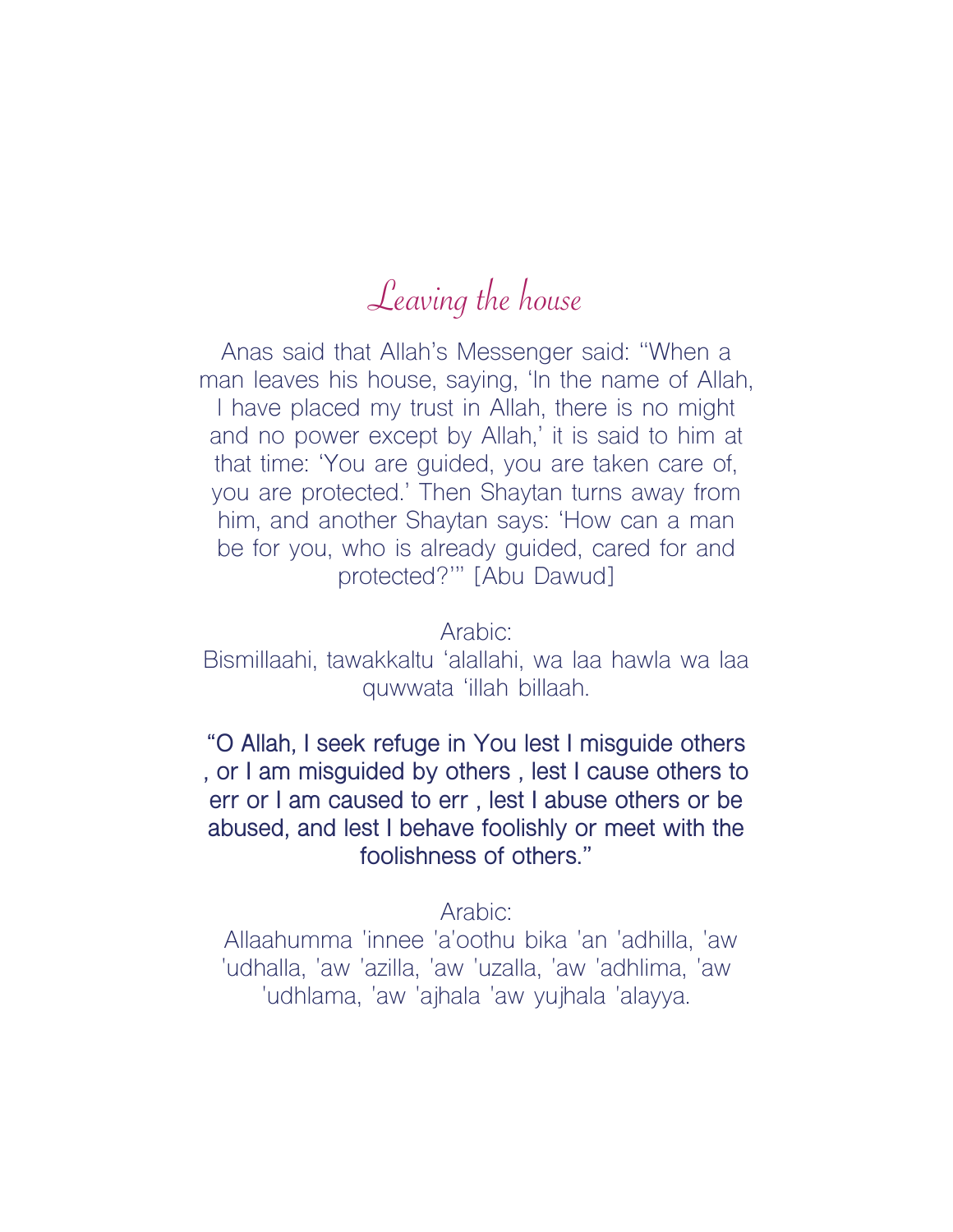### General conduct

This section is taken from Surah 17 of the Qur'an, verses 22 to 38, and gives us many insights into how to live a righteous life. Headings have been included to increase readability.

#### 1) Worship God Alone

" Do not set up any other god with God, or you will end up condemned, abandoned. Your Lord has decreed that you worship none but Him."

#### 2) Honour Your Parents

"And honour your parents. If one or both of them reach old age in your care, never say to them even 'ugh,' nor yell at them. Rather, address them respectfully. And be humble with them out of mercy, and pray, "My Lord! Be merciful to them as they raised me when I was young." Your Lord knows best what is within yourselves. If you are righteous, He is certainly All-Forgiving to those who constantly turn to Him."

#### 3) Give and 4) Do Not Waste

"Give to close relatives their due, as well as the poor and needy travellers. And do not spend wastefully. Surely the wasteful are like brothers to the devils. And the Devil is ever ungrateful to his Lord. But if you must turn them down because you lack the means to give—while hoping to receive your Lord's bounty—then at least give them a kind word."

#### 5) Spend Moderately

"Do not be so tight-fisted, for you will be blameworthy; nor so openhanded, for you will end up in poverty. Surely your Lord gives abundant or limited provisions to whoever He wills. He is certainly All-Aware, All-Seeing of His servants."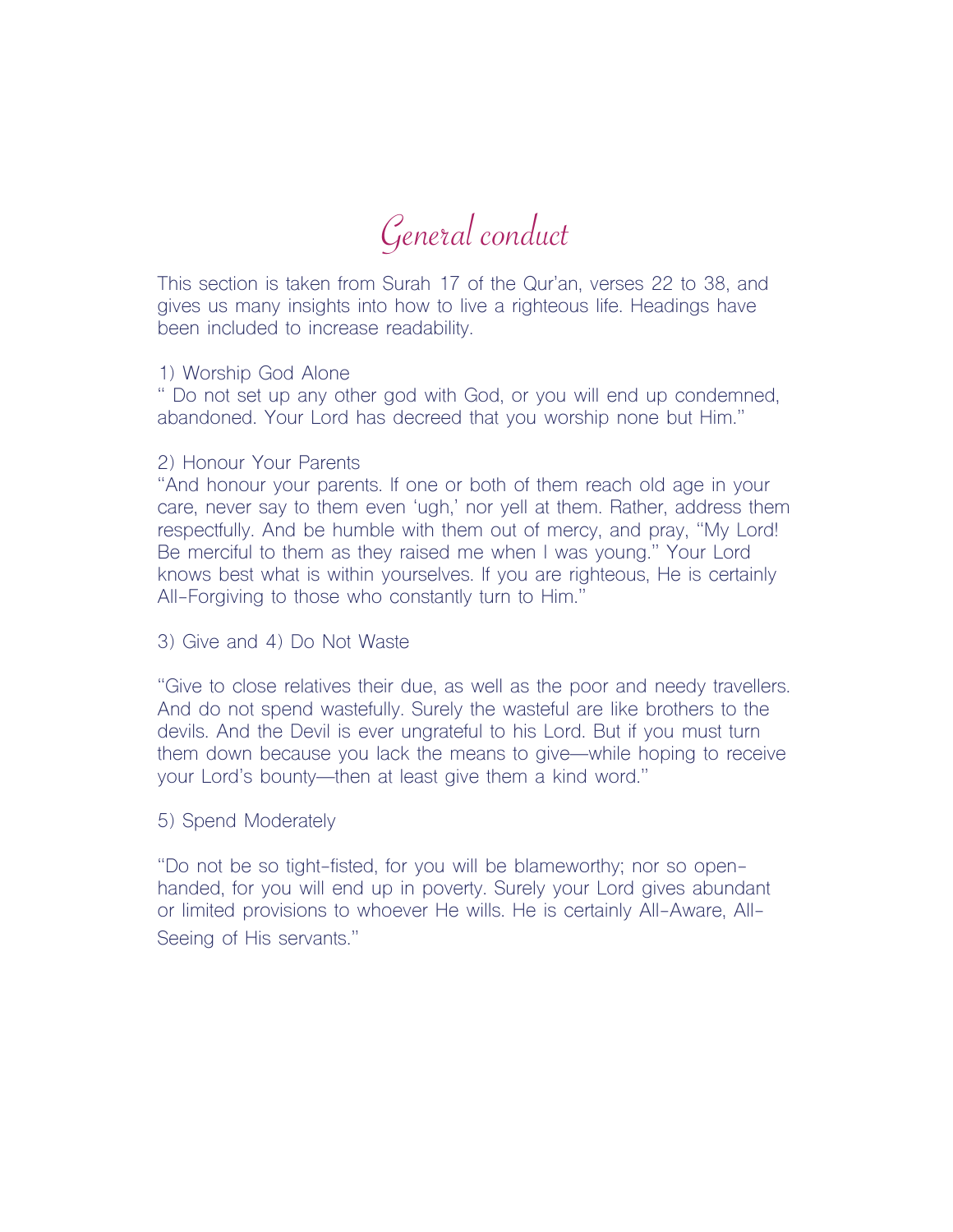#### 6) Treasure Your Children

"Do not kill your children for fear of poverty. We provide for them and for you. Surely killing them is a heinous sin."

#### 7) Do Not Commit Adultery

"Do not go near adultery. It is truly a shameful deed and an evil way."

#### 8) Do Not Kill

"Do not take a human life—made sacred by God—except with legal right. If anyone is killed unjustly, We have given their heirs the authority, but do not let them exceed limits in retaliation, for they are already supported by law."

#### 9) Protect Orphan's Wealth

"Do not come near the wealth of the orphan—unless intending to enhance it—until they attain maturity."

#### 10) Honour Pledges

"Honour your pledges, for you will surely be accountable for them."

#### 11) Maintain Fairness

" Give in full when you measure, and weigh with an even balance. That is fairest and best in the end."

#### 12) Be Sure

Do not follow what you have no sure knowledge of. Indeed, for hearing, sight, and intellect you will all be called to account.

#### 13) Be Humble

"And do not walk on the earth arrogantly. Surely you can neither crack the earth nor stretch to the height of the mountains.

The violation of any of these commandments is detestable to your Lord." [17:22-38]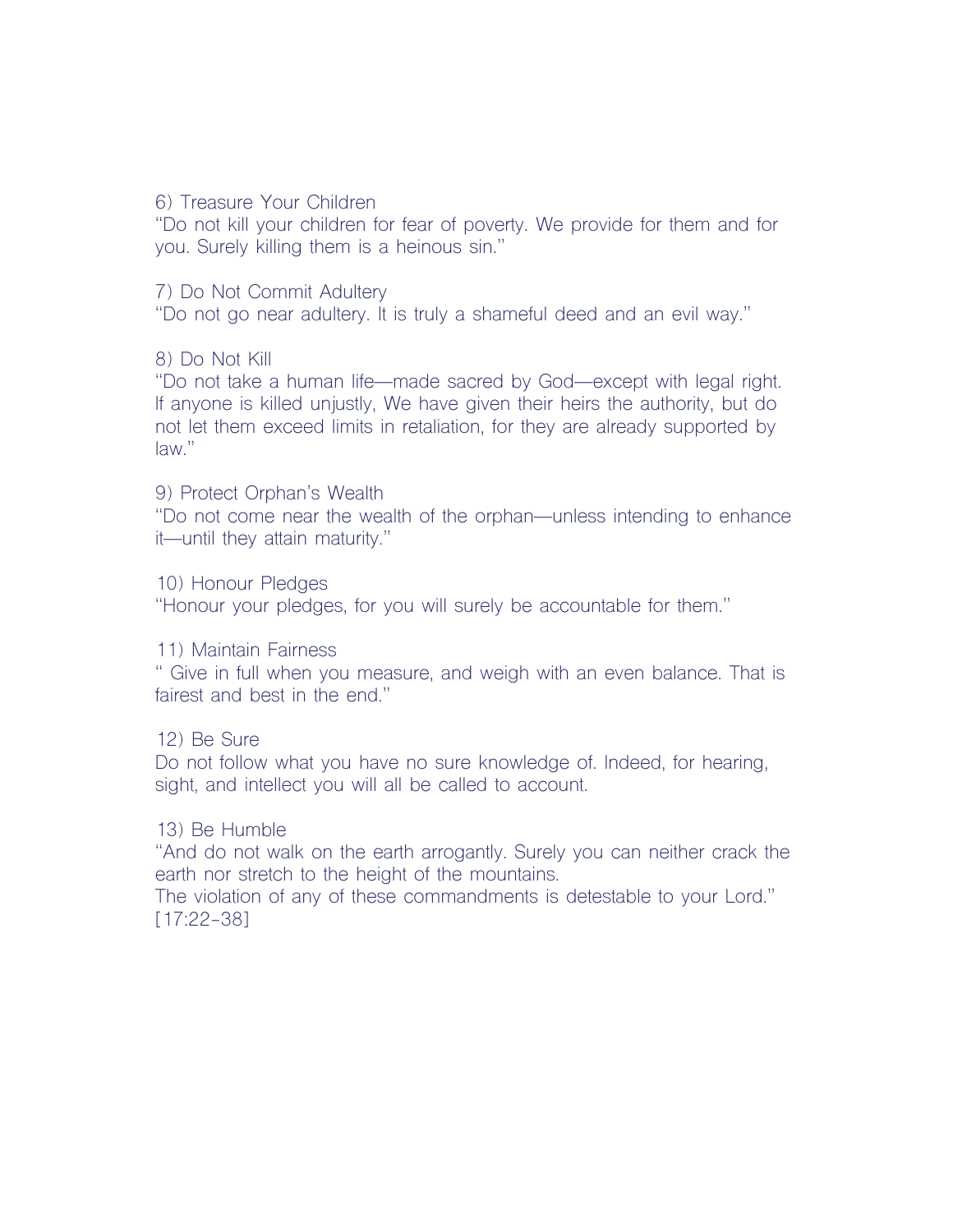### Aisha said that Allah's Messenger said: "The deeds most loved by Allah (are those) done regularly, even if they are small." [Bukhari, Muslim]

Abu Huraira said that the Prophet said: "Beware of envy, for envy devours good (deeds) like fire devours firewood." [Abu Dawud<sup>1</sup>

Abu Huraira said that Allah's Messenger said: "Beware of suspicion, for suspicion is the greatest falsehood. Do not try to find fault with each other, do not spy on one another, do not vie with one another, do not envy one another, do not be angry with one another, do not turn away from one another, and be servants of Allah, brothers to one another, as you have been enjoined. A Muslim is the brother of a Muslim—he does him no wrong, nor does he let him down; nor does he despise him. Fear of God is here, fear of God is here," –and he pointed to his chest. "It is evil enough that a Muslim should look down on his brother. For every Muslim is sacred to another—his blood, his honour and his property. Allah does not look at your bodies or your forms, or your deeds, but he looks at your hearts." [Bukhari, Muslim]

Abu Dharr said that Allah's Messenger said to him: "Fear God wherever you are; let an evil deed (be) followed by a good deed so that you blot it out; and be well-behaved towards people." [Ahmad, Tirmidhi]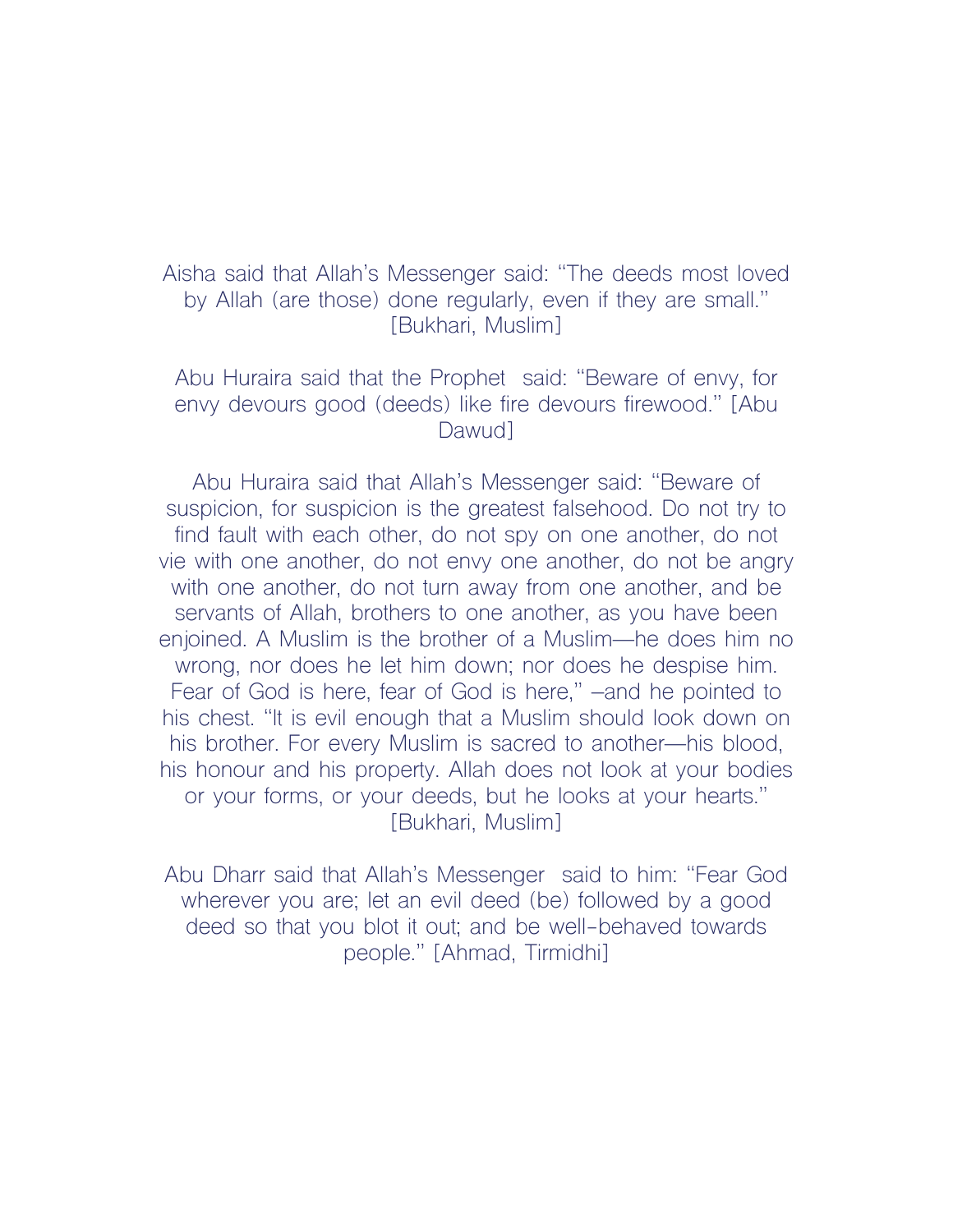Speech

"Whether you speak secretly or openly—He surely knows best what is hidden in the heart." [67:13]

Abu Huraira said that Allah's Messenger said: "He who truly believes in Allah and the Last Day should speak good or keep silent." [Bukhari, Muslim]

Abdullah ibn Amr ibn al-As said that Allah's Messenger never used obscene talk nor did he listen to it. [Bukhari, Muslim]

From Sufyan ibn Asad al-Hadrami: I heard Allah's Messenger say: "It is great treachery that you tell your brother something he accepts as truth from you, but you are lying." [Abu Dawud]

Eating and Drinking

From Salman: Allah's Messenger said: "The blessing of food is (received by) washing (the hands) before and washing (the hands) after (taking) it." [Tirmidhi]

Aisha said that Allah's Messenger said: "When any one of you eats, he should invoke the name of Allah the Exalted. If he forgets to invoke the name of Allah the exalted at the beginning, he should say: 'In the name of Allah, in its beginning and its end.'"

Arabic: "Bismillahi awwalahu wa akhirahu."

One invokes the name of Allah when you say "Bismillah", meaning "In the name of Allah".

Abu Said al-Khudri said that Allah's Messenger, when he used to finish his meal, used to say: "Praise be to Allah, who gave us to eat and to drink and made us Muslims."

Arabic: "Al-hamdu lillahi ladhi at amana wa saqana wa ja'alna muslimin."

### Moderation in worship

"Allah intends for you ease, and He does not want to make things difficult for you." [2:185]

From Abu Dharr: Allah's Messenger said: "Do not look down on anything good, even if it is meeting your brother with a cheerful face." [Muslim]

Ibn Masud reported: The Prophet said, "Ruined are those who insist on hardship in matters of faith." He repeated this three times. [Muslim]

Abu Hurairah reported: The Prophet said, "This religion is easy. No one becomes harsh and strict in the religion without it overwhelming him. So fulfill your duties as best you can and rejoice. Rely upon the efforts of the morning and the evening and a little at night and you will reach your goal." [Bukhari]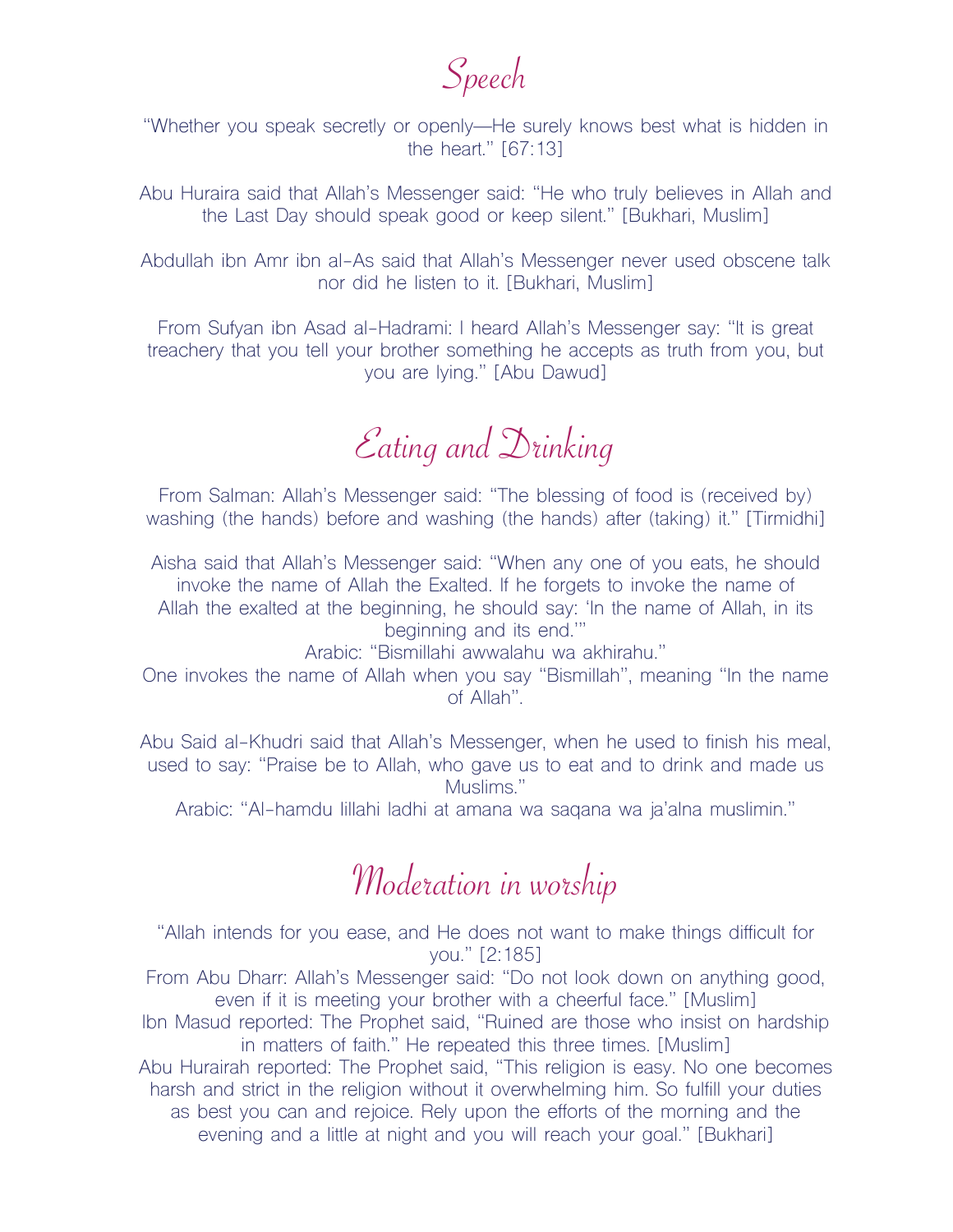### Patience and hardship

"O believers! Seek comfort in patience and prayer. God is certainly with those who are patient." [2:153]

"So, surely with hardship comes ease. Surely with that hardship comes more ease." [94:5-6]

"…And whoever is mindful of God, He will make a way out for them, and provide for them from sources they could never imagine. And whoever puts their trust in God, then He is sufficient for them. Certainly God achieves His Will. God has already set a destiny for everything." [65:2-3]

Umm Salamah said that the Messenger of Allah said: "If any servant (of Allah) who suffers a calamity says: "We belong to Allah and to Him shall we return; O Allah, reward me for my affliction and give me something better than it in exchange for it," ' Allah will give him reward for affliction, and would give him something better than it in exchange." [Muslim]

Anas ibn Malik said that The Prophet said: "The greatest reward comes with the greatest trial. When Allah loves a people He tests them. Whoever accepts that wins His pleasure but whoever is discontent with that earns His wrath." [Tirmidhi]

Musad ibn Saeed said that The Messenger of Allah said: "The servant will continue to be tried until he is left walking upon the earth without any sin." [Tirmidhi]

Abu Sa'id and Abu Huraira said that Allah's Messenger said: "No trouble befalls a Muslim, and no illness, no sorrow, no grief, no harm, no distress, not even a thorn pricks him, without Allah expiating by it (some) of his sins." [Bukhari, Muslim]

Abu Hurairah said that Allah's Messenger said: "Allah, may He be glorified and exalted, will forgive my ummah for whatever crosses their minds so long as they do not act upon it or speak of it." [Bukhari, Muslim]

"Ummah" is a word that usually refers to the Muslim community as a whole.

Abdullah ibn Masud said that the Messenger of Allah said: ""whoever was afflicted with grief and distress and says (see the following dua below), Allah, the Exalted and Ever-Majestic, will remove his grief and will change his sorrow into happiness." It was said, "O Messenger of Allah! (Do) we have to learn these words?" He said, "Yes, whoever hears them should learn them."

"O Allah, I am Your slave and the son of your male slave and the son of your female slave. My forehead is in Your Hand. Your Judgment upon me is assured and Your Decree concerning me is just. I ask you b every Name that You have named yourself with, revealed in Your Book, taught to any one of Your creation or kept unto Yourself in the knowledge of the unseen that is with You, to make the Qur'an the spring of my heart, and the light of my chest, the banisher of my sadness and the reliever of my distress." [Ahmad] The phrase "My forehead is in Your Hand" can be interpreted as "You have control over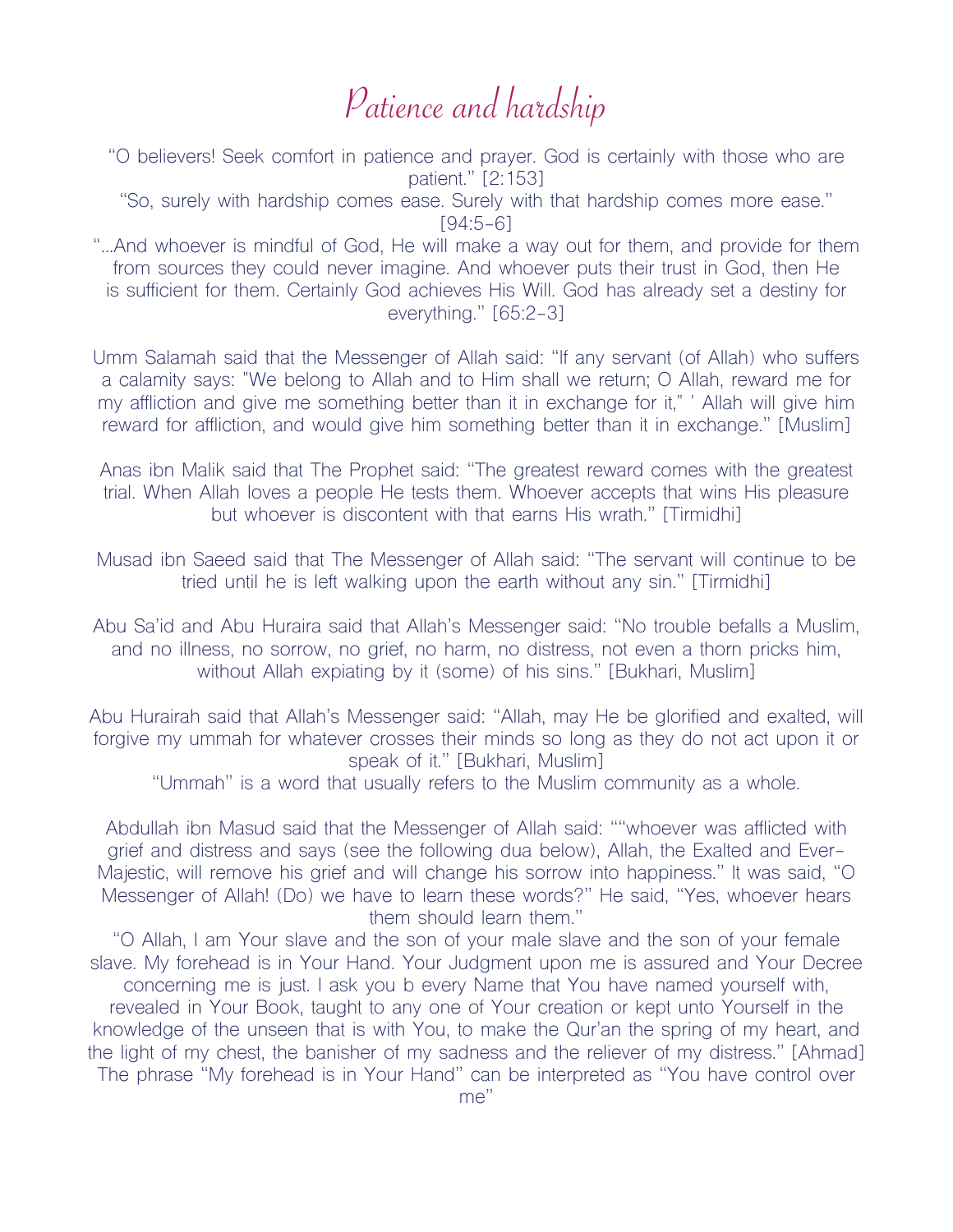Asr prayer

Ibn Umar said that Allah's Messenger said: "He who leaves the Asr prayer is like one who has lost (some of) his family and property." [Ibn Maja]

Dealing with others

"God does not forbid you from dealing kindly and fairly with those who have neither fought nor driven you out of your homes. Surely God loves those who are fair. God only forbids you from befriending those who have fought you for your faith, driven you out of your homes, or supported others in doing so. And whoever takes them as friends, then it is they who are the true wrongdoers." [60:8-9]

From Ibn Umar: The Prophet said: "The Muslim who meets with people and endures any harm they may do is better than he who does not mix with them and does not endure any harm they may do." [Tirmidhi]

Abdullah ibn Amr said that Allah's Messenger said: "The Merciful One shows mercy to those who are themselves merciful (to others). So show mercy to whatever is on earth, then He who is in heaven will show mercy to you." [Abu Dawud, Tirmidhi]

Jabir ibn Abdullah said that Allah's Messenger said: "Allah is not merciful to him who is not merciful to people." [Bukhari, Muslim]

From Anas: Allah's Messenger said: "By Him in whose hand is my soul, a servant (of Allah) does not believe (truly) until he likes for his brother what he likes for himself." [Bukhari, Muslim]

From Anas: The Prophet said: "Make things easy, do not make them difficult, and give good tidings and do not make people run away." [Bukhari]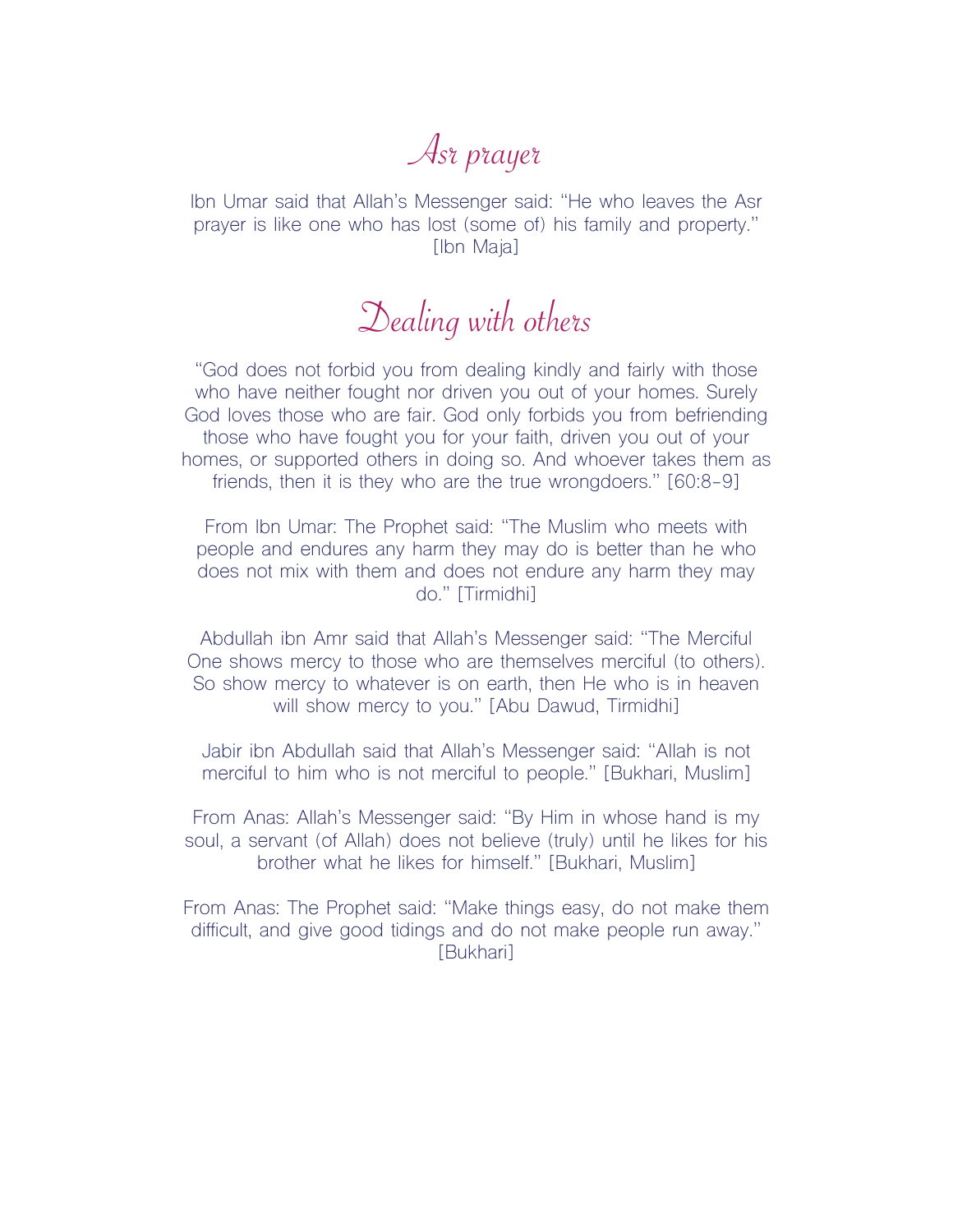### Commerce

"Those who, when they spend, are neither extravagant nor stingy, but take a balanced course between those (extremes)." [Sûrah al-Furqân: 67]

From Jabir ibn Abdullah: Allah's Messenger said: "May Allay have mercy on a man who is kind when he buys, when he sells and when he makes a demand." [Bukhari]

Family

Abu Huraira said that Allah's Messenger said: "The most perfect of believers is the best of you in character; and the best of you are those among you who are best to their wives." [Tirmidhi]

From Amr ibn Shu'aib, from his father, from his grandfather: Allah's Messenger said: "He is not of us who has no compassion for our little ones and does not honour our old ones." [Abu Dawud, Tirmidhi]

Abdullah ibn Masud said that Allah's Messenger said: "Each one of you is a shepherd. And each of you will be asked about your flock. A ruler also is a shepherd and he will be asked about his flock. And every man is a shepherd to his family. And every woman is the custodian of her husband's house and his children. Thus each one of you is a shepherd and each one will be asked about his flock." [Bukhari, Muslim]

### Intercourse

From Ibn Abbas: The Prophet said: "When one of you goes unto his wife and says: 'In the name of Allah – O Allah ward off Shaitan from us, and ward off Shaitan from what you bestow on us!" and if a child is destined to them, Shaitan will not harm it."

Arabic: Bismillah, Allahumma jannibna Shaitana wa jannibi Shaitana ma razaqtana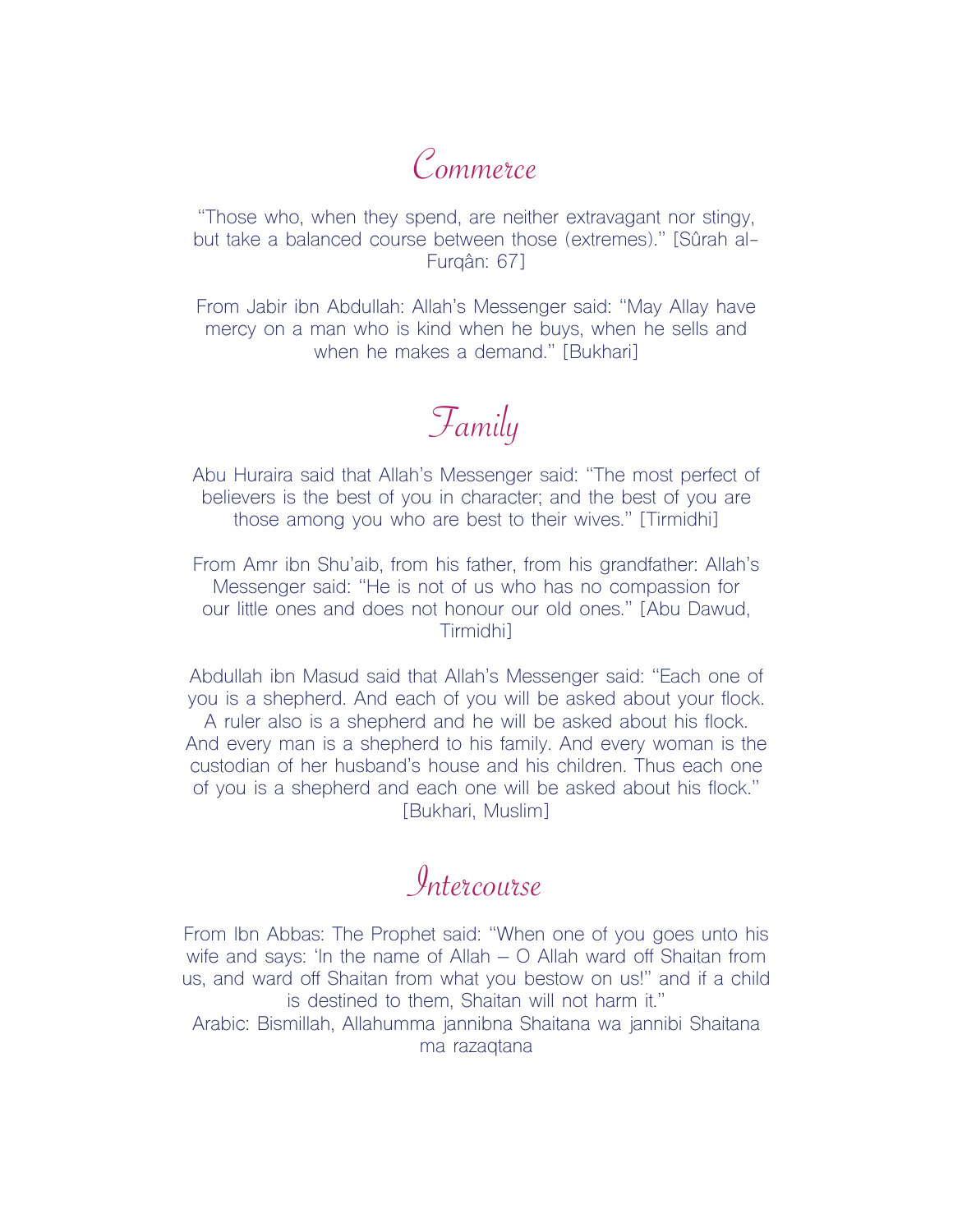Isha prayer

Abu Hurairah said that Allah's Messenger said: "No prayer is more burdensome to the hypocrites than the fajr prayer and the isha prayer, but if they knew what (blessings) lie in them they would certainly come for them, even if they had to crawl." [Bukhari, Muslim]

Forgiveness

Abu Hurairah said Allah's Messenger said: "I swear by Allah that I seek Allah's Pardon and turn to Him in repentance more than seventy times a day." [Bukhari]

Abu Hurairah said Allah's Messenger said: "I swear by Him in whose hand is my soul, if you were a people who did not commit sin, Allah would take you away and replace you with a people who would sin and then seek Allah's forgiveness so He could forgive them." [Muslim]

The Prophet said that Allah declares: "O son of Adam, so long as you call upon Me and ask of Me, I shall forgive you for what you have done, and I shall not mind. O son of Adam, were your sins to reach the clouds of the sky and were you then to ask forgiveness of Me, I would forgive you. O son of Adam, were you to come to Me with sins nearly as great as the earth and were you then to face Me, ascribing no partner to Me, I would bring you forgiveness nearly as great at it." [Tirmidhi]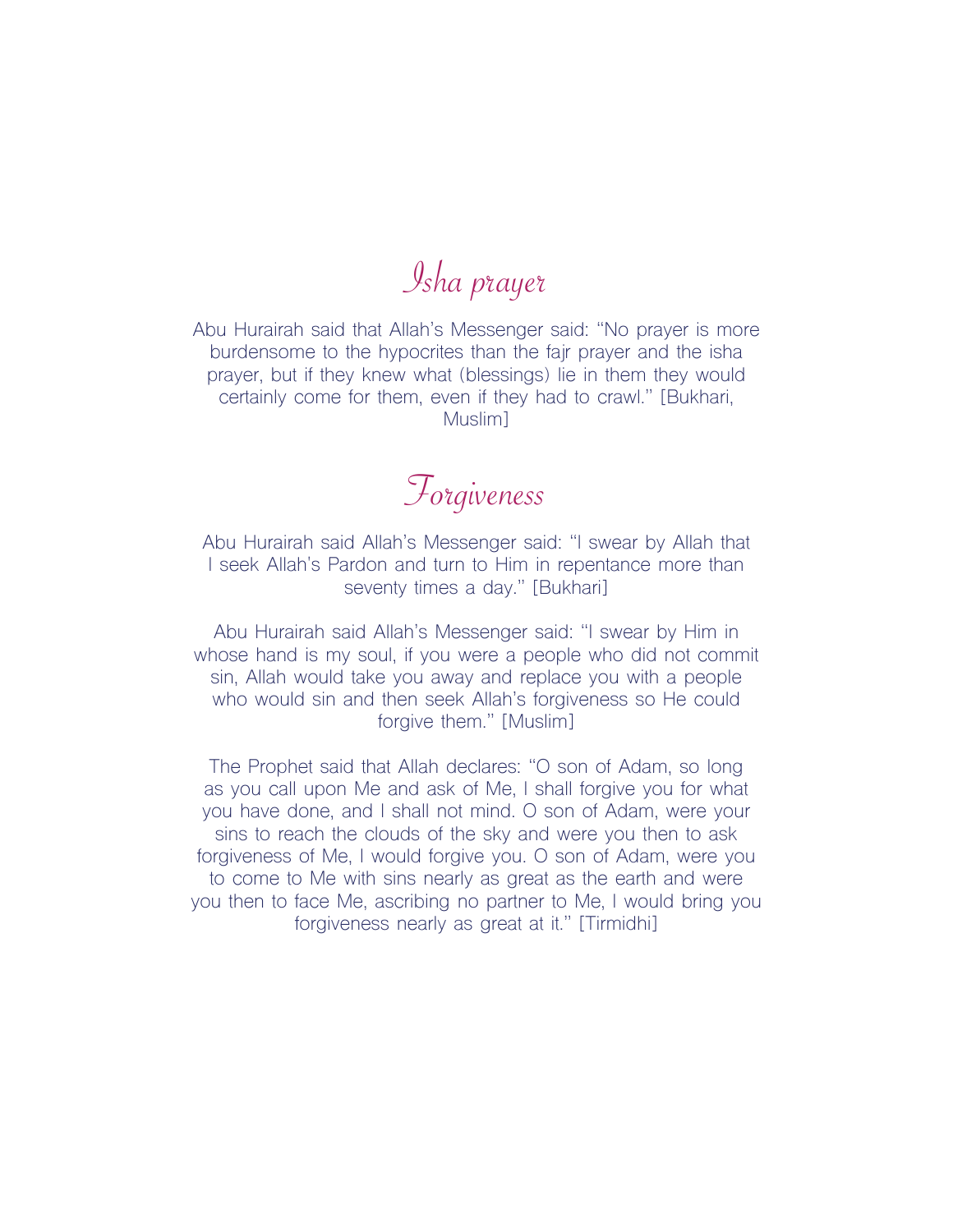### When going to sleep

Nawfal al-Ashja said: The Messenger of Allah said: ""Recite Qul yaa ayyuha'l-kaafiroon (Surah 109) then go to sleep at the end of it, for it is a disavowal of shirk."

"Shirk" means associating partners with Allah; in a broad sense, polytheism.

Aishah said that when the Prophet went to bed every night, he would hold his hands together and blow into them, and recite into them Qul Huwa Allaahu Ahad (Surah 112), Qul a'oodhu bi rabb il-falaq (Surah 113) and Qul a'oodhu bi rabb il-naas (Surah 114). Then he would wipe them over whatever he could of his body, starting with his head and face and the front of his body, and he would do that three times. [Bukhari]

The three Surahs mentioned here are Surah 112, 113 and 114, respectively.

Hudaifa said that the Prophet, when he lay down at night, used to place his hand under his cheek and then say: "O Allah, in your name I die and live."

Arabic: Allahuma bismika amutu wa ahya.

Bara ibn Azib said: Allah's Messenger, when going to bed, used to lie down on his right side and then say: "O Allah, I surrender myself to You and turn my face towards You, and entrust myself to You, and seek protection in You, longing for You and fearing You; there is no protection and no escape from You except with You. I believe in Your book, which You sent down, and Your Prophet, whom you sent…" [Bukhari]

Arabic: Allahuma aslamtu nafsi ilaika wa wajjahtu wajhi ilaika wa fawwadtu amri ilaika wa alja'tu ilaika raghbatan wa rahbata ilaika la malja wala manja minka illa ilaika amantu bi kitabika ladhi anzalta wa nabiyyika ladhi arsalta